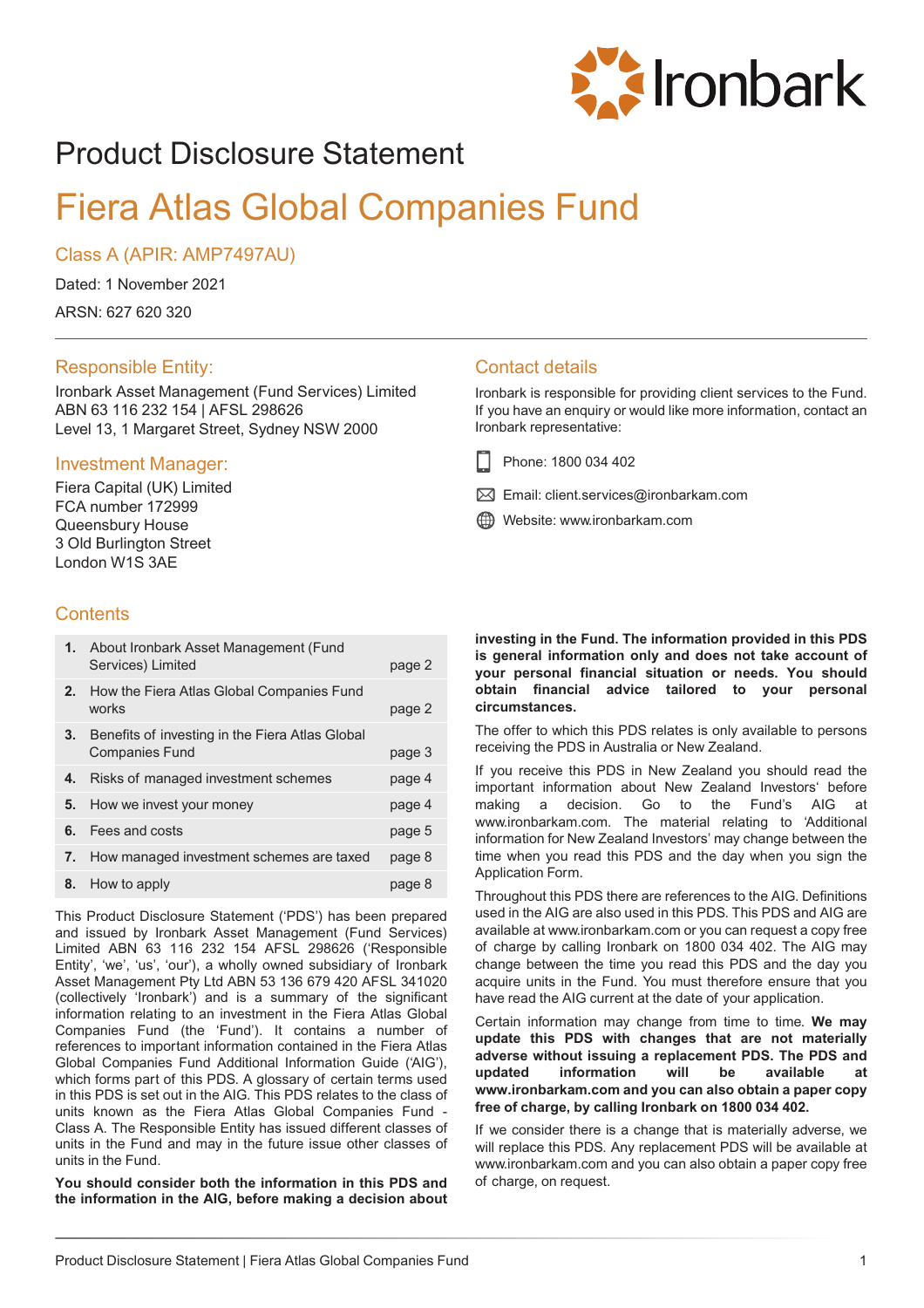# <span id="page-1-0"></span>About Ironbark Asset Management (Fund Services) Limited

### **Ironbark Asset Management (Fund Services) Limited**

Ironbark Asset Management (Fund Services) Limited is the responsible entity of the Fund and the issuer of units in the Fund. It is a wholly owned subsidiary of Ironbark Asset Management Pty Ltd.

Ironbark Asset Management (Fund Services) Limited is an Australian incorporated company and holds an Australian financial services licence from ASIC authorising it to operate registered managed investment schemes such as the Fund.

The Responsible Entity is responsible for:

- the management of the Fund in accordance with the Constitution, the Corporations Act and general law; and
- appointing and monitoring the performance of the Fund's service providers.

Ironbark is a provider of asset management solutions. Ironbark seeks to build investment solutions that are relevant and meet the needs of its distributors and investors. To achieve this, Ironbark invests in quality people to deliver the highest service standards.

Through our strategic partnerships with international and Australian fund managers, Ironbark provides investment solutions across a diverse range of asset classes including Australian and international securities, alternative investments, domestic and global property securities, and fixed interest securities.

As at 30 June 2021, Ironbark and its related entities have over \$44 billion funds under management, trusteeship and advice.

#### **Fiera Capital**

The Responsible Entity has appointed Fiera Capital (UK) Limited ('Fiera Capital' or 'Investment Manager') as investment manager of the Fund.

Fiera Capital (UK) Limited is indirectly owned by Fiera Capital Corporation, an independent asset management firm with a growing global presence and approximately USD 144.9 billion in AUM as at 30 June 2021. Fiera Capital Corporation delivers customized multi-asset solutions across public and private market asset classes to institutional, financial intermediary and private wealth clients.

Fiera Capital is authorised and regulated by the Financial Conduct Authority of the United Kingdom ('FCA') (reference number 172999). It relies on relief under ASIC Corporations (Repeal and Transitional) Instrument 2016/396, which extends the exemption under ASIC Class Order [CO 03/1099], from the requirement to hold an Australian financial services licence to provide investment management services to the Responsible Entity in respect of the Fund.

#### **Consent**

Fiera Capital has given, and not withdrawn, its written consent to be named in this PDS in the form and context in which it is named and for the inclusion of information about them in this PDS and the AIG. Fiera Capital has not authorised or caused the issue of, and takes no responsibility for, this PDS or the AIG, other than the inclusion of the information about Fiera Capital.

# How the Fiera Atlas Global Companies Fund works

The Fund is a registered managed investment scheme. The Fund is governed by the constitution of the Fund ('Constitution') that sets out how the Fund must operate, and, together with this PDS, the Corporations Act and other laws, regulate the Responsible Entity's legal relationship with investors. The Fund is comprised of assets that are acquired in accordance with the Fund's investment strategy. Investors receive units in the Fund when they invest in the Fund. Each unit gives investors an equal, beneficial interest in the assets of the Fund subject to the Fund's liabilities and the other terms of the Constitution. However, it does not give the investor an interest in any particular asset of the Fund.

### **Different classes of units**

Under the Constitution, we may create new classes of units from time to time and we may also close a class of units on prior notice to investors. Different classes of units may have different management fees, expenses, distributions and performance fees.

### **Applying for units**

Investors can acquire units by completing an Application Form. The minimum investment amount for Class A units of the Fund is \$500,000.

If your application is received by 2.00pm on a Business Day, your units will be issued based on the unit price for that Business Day. If your application is received after 2.00pm on a Business Day, it will be considered as being received on the next Business Day.

The price at which units are acquired is determined in accordance with the Constitution ('Application Price'). The Application Price on a Business Day is equal to the Net Asset Value ('NAV') of Class A units of the Fund divided by the number of units on issue and adjusted for the buy/sell spread.

The Application Price, and the price of units generally, will vary as the market value of assets in Class A units of the Fund rises or falls.

### **Making additional investments**

You can make additional investments into Class A units of the Fund at any time by completing an additional investment form, which is available online at www.ironbarkam.com. The minimum additional investment into Class A units of the Fund is \$5,000.

### **Distributions**

We review Class A units of the Fund for income earned semi-annually. If the Fund distributes, distributions will be calculated on the last day of each period ending 31 December and 30 June, and are normally paid to investors within 14 days of the period end, although the Constitution allows up to 3 months from the end of the relevant distribution period. Subject to the law, Ironbark may change the distribution frequency without notice.

Investors can have their distribution reinvested or paid to a nominated bank account. Investors who do not indicate a preference will have their distributions automatically reinvested.

### **Access to your money**

Investors of the Fund can withdraw their investment by completing either a withdrawal form (available via www.ironbarkam.com) or provide a written request to withdraw from the Fund (detailing the number of units to be redeemed or the dollar value required, the account number, Fund name, class name and the name in which the investment is held).

If your valid withdrawal request is received by 2.00pm on a Business Day, your units will be redeemed based on the unit price for that Business Day. If your withdrawal request is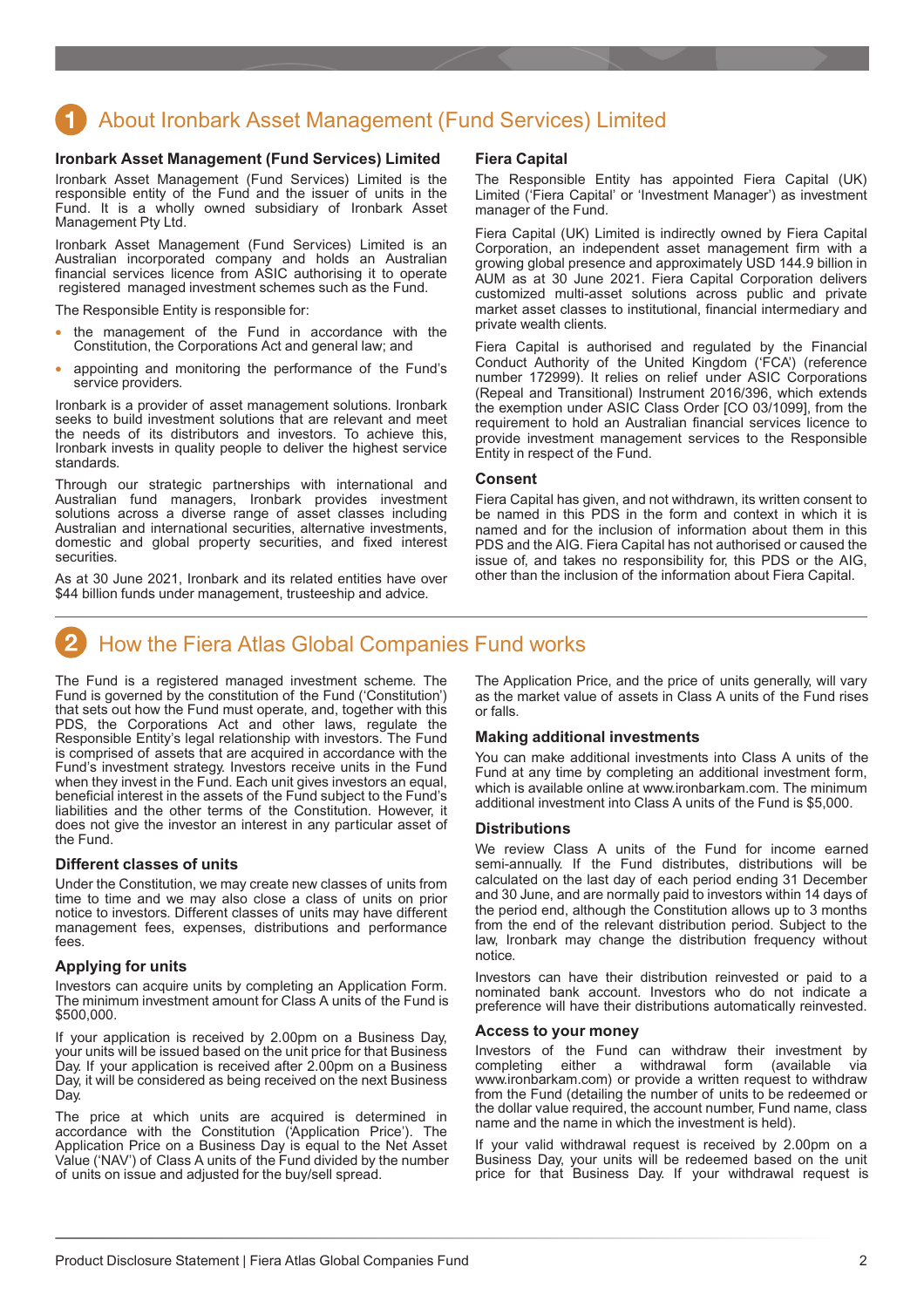<span id="page-2-0"></span>received after 2.00pm on a Business Day, it will be considered as being received on the next Business Day.

### **You can fax your withdrawal request to 02 9323 6411 or mail to:**

Ironbark Asset Management (Fund Services) Limited C/- State Street Australia Limited - Unit Registry Level 14, 420 George Street Sydney NSW 2000

The price at which units are withdrawn is determined in accordance with the Constitution ('Withdrawal Price'). The Withdrawal Price on a Business Day is equal to the NAV of Class A units of the Fund, divided by the number of units on issue and adjusted for the buy/sell spread.

You can submit a withdrawal request in writing, at any time. A minimum withdrawal amount of \$5,000 applies, and a balance of \$500,000 is generally required to keep your investment open.

Ironbark will generally allow investors of the Fund to access their investment within 5 Business Days of receipt of a valid withdrawal request by transferring the withdrawal proceeds to your nominated bank account. The Constitution generally allows Ironbark to make payment up to 21 days after acceptance of a request. However, in some circumstances (such as when there is a freeze on withdrawals) you may not be able to withdraw your investment within this usual period.

#### **Indirect Investors**

You may be able to invest indirectly in the Fund via an investor directed portfolio service, a master trust, wrap account or similar arrangement ('IDPS') by directing the IDPS operator to acquire units on your behalf. If you do so, you will need to complete the relevant forms provided by the IDPS operator. The IDPS operator's withdrawal conditions determine when you can withdraw. Your rights as an Indirect Investor should be set out in the disclosure document issued by the IDPS operator.

If you invest in the Fund through an IDPS you will not become an investor in the Fund. The operator or custodian of the IDPS will be the investor recorded in the Fund's register and will be the only person who is able to exercise the rights and receive the benefits of a direct investor. Your investment in the Fund through the IDPS will be governed by the terms of your IDPS. Unless otherwise stated, the information in this PDS applies to direct investors.

The Responsible Entity is not responsible for the operation of any IDPS. You should read the disclosure document for that IDPS together with this PDS prior to investing.

#### **Transferring units**

You may transfer units in the Fund to another person, with the consent of the Responsible Entity.

### **Unit pricing policy and methodology**

Ironbark has developed a formal written policy in relation to the guidelines and relevant factors taken into account when exercising any discretion in calculating unit prices (including determining the value of the assets and liabilities). A copy of the policy and, where applicable and to the extent required, any other relevant documents in relation to the policy will be made available to investors free of charge on request to Ironbark .

You should read the important information about applications, distributions, withdrawals and transfers before making a decision. Go to the 'How the Fund works' section of the AIG, which is available at www.ironbarkam.com.

The material relating to applications, distributions, withdrawals, and transfers may change between the time when you read this PDS and the day when you acquire the product.

# Benefits of investing in the Fiera Atlas Global Companies Fund

### **Significant features**

**A differentiated and concentrated portfolio** - The Fund invests in a portfolio of 25-35 companies backed by what the Investment Manager considers to be sustainable diversified cashflows.

**High conviction** - A concentrated portfolio, from a universe of approximately 3,000 firms globally, focused on the delivery of high-quality long-term compound growth without reference to the composition of market benchmarks.

**Long term investment philosophy** - A focus on identifying companies that the Investment Manager expects to reliably grow cash flows over the long term and are more resilient to market cycles.

**Team culture** - A collaborative team-based culture bringing together diverse experience, while operating a shared, research-driven investment process.

### **Benefits of investing**

The Fund aims to provide:

• **Management expertise and research capabilities:** by accessing a skilled investment management team that has an established investment process and track record. Investors should note that, however, the Investment Manager's past performance is not an indication of its future performance with respect to the Fund.

- **Potential for long term capital growth:** by identifying profitable companies in expanding markets and with strong cash flow growth potential.
- **A focus on resilient performance in challenging market conditions:** through a portfolio of companies with diverse sources of revenue, strong balance sheets, and identifiable competitive advantages.
- **Access to investment opportunities and overseas markets:** Although an individual may be able to directly invest in overseas stocks, as a managed fund, the Fund can tap into global information networks and has the infrastructure to access and trade in global markets, but in an efficient and cost-effective manner generally compared to an individual investor.

You should read the important information about the significant features of the Fund before making a decision. Go to the 'Other important information' section of the AIG, which is available at www.ironbarkam.com.

The material relating to the significant features of the Fund may change between the time you read this PDS and the day you acquire the product.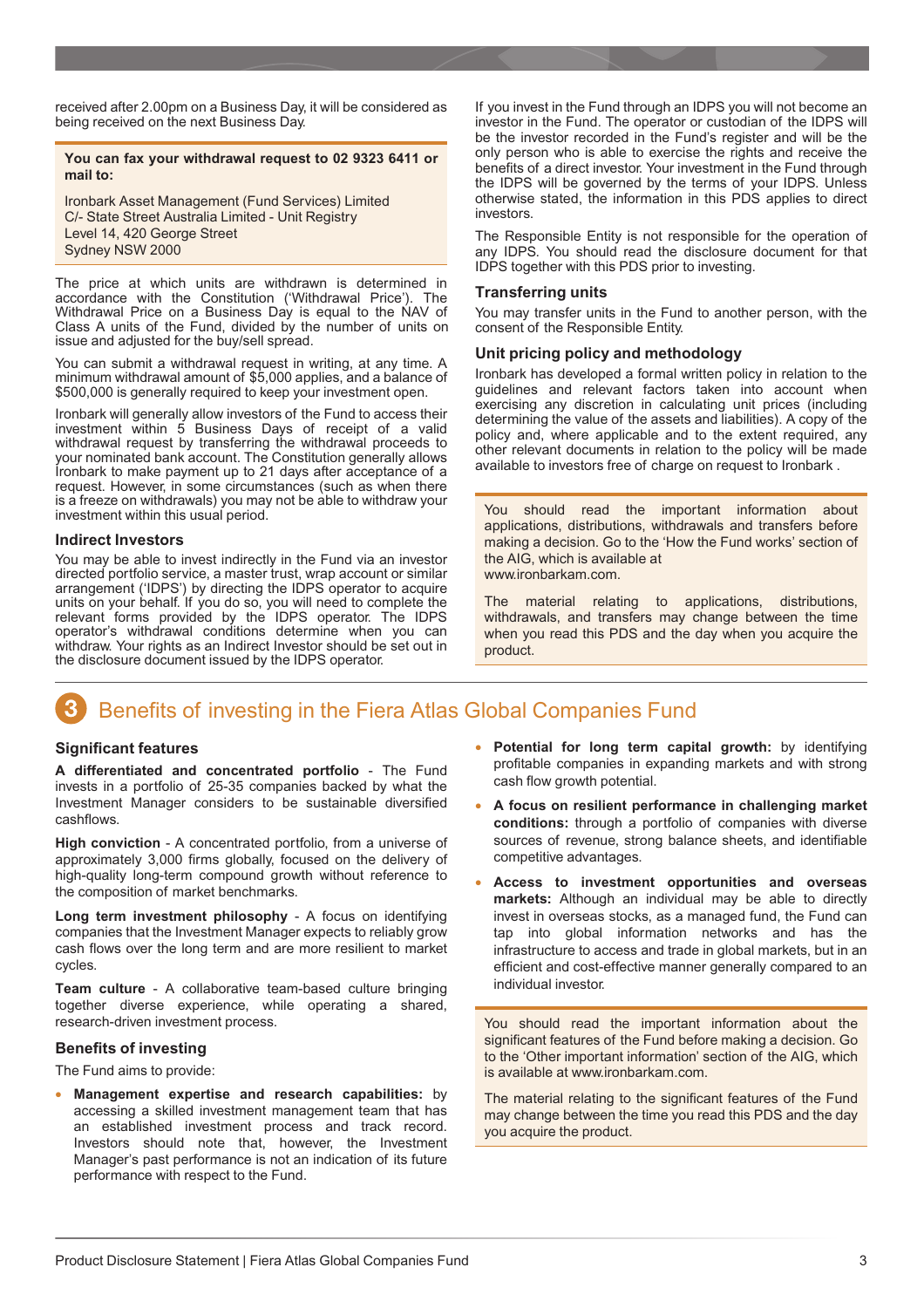# <span id="page-3-0"></span>Risks of managed investment schemes

**All investments carry risk**. Different investment strategies may carry different levels of risk, depending on the assets acquired under the strategy. Assets with the highest long-term returns may also carry the highest level of short-term risk. Highlighted below are some of the significant risks you should consider when deciding whether to invest in the Fund. Please refer to the AIG for a further explanation of risks and measures employed by us to manage those risks. You may want to consider these risks in light of your risk profile. Your risk profile will vary depending on a range of factors, including your age, the investment time frame (how long you wish to invest for), your other investments or assets and your risk tolerance.

We do not guarantee the liquidity of the Fund's investments, repayment of capital, any rate of return or the Fund's investment performance. The value of the Fund's investments will vary. You may lose money by investing in the Fund and your investment in the Fund may not meet your objectives. The level of returns will vary and future returns may differ from past returns. Laws affecting managed investment schemes may also change in the future.

In addition, we do not offer advice that takes into account your personal financial situation, including advice about whether the Fund is suitable for your circumstances. If you require personal financial advice, you should contact a licensed financial adviser.

### **Specific risks of investing in this Fund**

Particular risks associated with the Fund include the following. Risks associated with managed investment schemes generally are set out in the AIG.

| <b>Class segregation risk</b>           | While the Constitution gives the Responsible Entity the power to attribute assets and liabilities to a<br>particular Class, and we intend to operate the Fund in this manner, each Class does not constitute a<br>separate and distinct trust. Therefore, there is a risk that unit holders of one Class may be exposed to the<br>liabilities attributable to another Class and, conversely, there is a risk that the assets attributed to a Class<br>may be required to discharge the liabilities attributed to another Class.                                                                          |  |
|-----------------------------------------|----------------------------------------------------------------------------------------------------------------------------------------------------------------------------------------------------------------------------------------------------------------------------------------------------------------------------------------------------------------------------------------------------------------------------------------------------------------------------------------------------------------------------------------------------------------------------------------------------------|--|
| <b>Concentration risk</b>               | The Fund has a concentrated portfolio, meaning it holds a limited number of investments and/or takes<br>large positions in a relatively small number of securities. If one or more of these investments declines or is<br>otherwise affected, it may have a pronounced effect on the Fund's value.                                                                                                                                                                                                                                                                                                       |  |
| <b>Currency risk</b>                    | The Fund can invest in overseas markets and has exposure to movements in the currencies concerned.<br>There is a risk that changes in global currency rates will adversely affect the value of the Fund.                                                                                                                                                                                                                                                                                                                                                                                                 |  |
| <b>International</b><br>investment risk | Investing internationally carries additional risks compared to investing domestically. These include:<br>differences between countries relating to accounting, auditing, financial reporting, taxation,<br>$\bullet$<br>government regulation, securities exchanges and transactional procedures;<br>foreign markets may have different levels of liquidity, pricing availability, settlement and clearance<br>$\bullet$<br>procedures;<br>social instability in other countries; and<br>$\bullet$<br>investment returns from international investments are affected by exchange rate fluctuations.<br>٠ |  |

You should read the important information about risks before making a decision. Go to the 'Risks of managed investment schemes' section of the AIG, which is available at www.ironbarkam.com.

The material relating to risks may change between the time when you read this PDS and the day when you acquire the product.

# How we invest your money

**Warning:** Before choosing to invest in the Fund you should consider the likely investment return, the risks of investing and your investment time frame.

| <b>Investment objective</b>  | The Fund seeks to deliver a compound rate of return greater than 10% per annum, after fees and<br>costs, with a lower risk of capital loss than broader global equity markets, over the long term<br>(typically 5 to 7 years).  |
|------------------------------|---------------------------------------------------------------------------------------------------------------------------------------------------------------------------------------------------------------------------------|
| <b>Benchmark</b>             | Benchmark unaware                                                                                                                                                                                                               |
| Suggested min timeframe      | 7 years                                                                                                                                                                                                                         |
| <b>Standard risk measure</b> | 6                                                                                                                                                                                                                               |
| <b>Risk level</b>            | High. There is a risk that investors may lose some or all of their investment. Higher risk investments<br>tend to fluctuate in the short term but may produce higher returns than lower risk investments over<br>the long term. |
| <b>Investor suitability</b>  | The Fund is intended to suit investors who seek long term capital growth and accept that<br>fluctuations in investment returns may be experienced.                                                                              |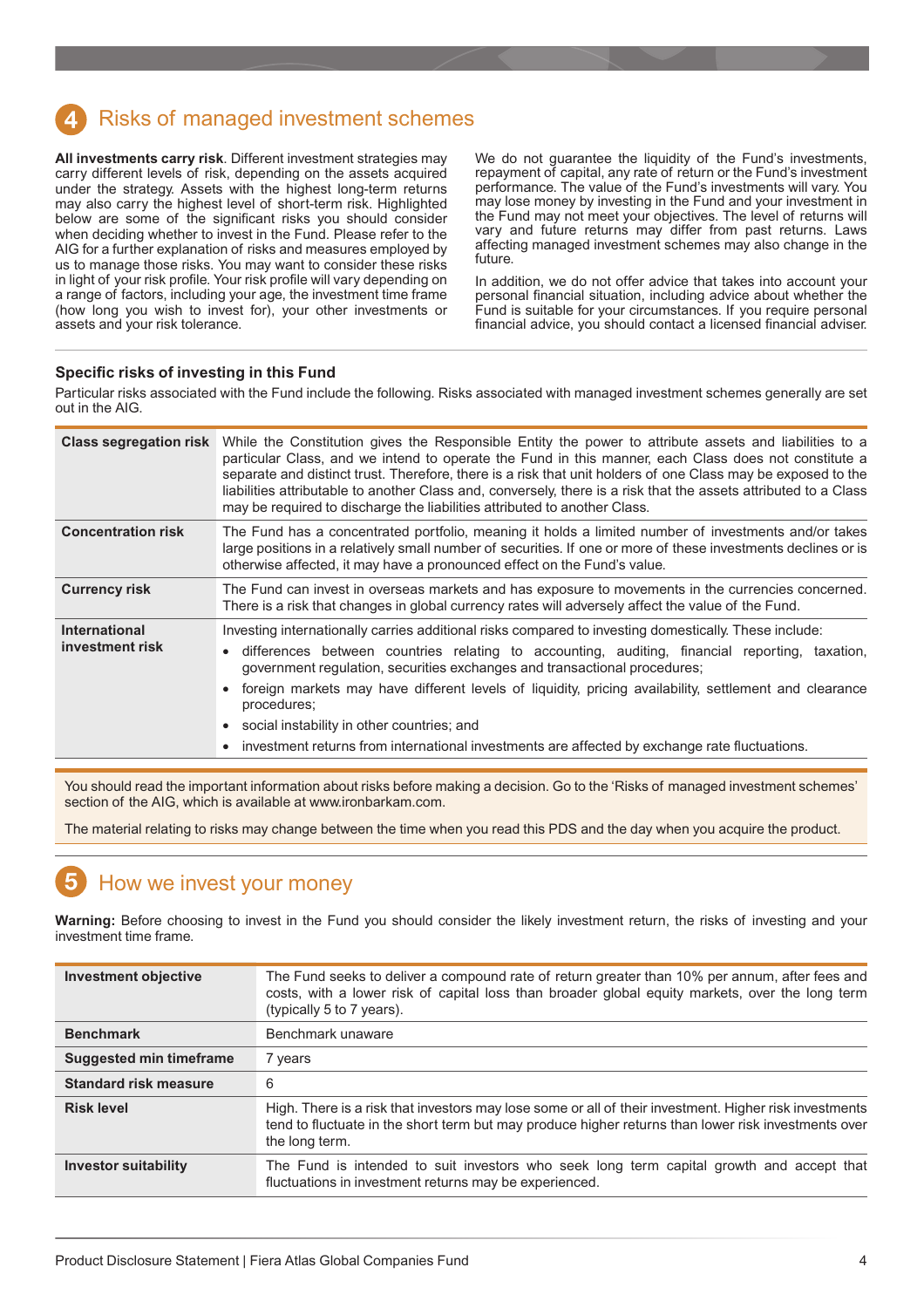<span id="page-4-0"></span>

| Investment style and<br>approach | The Fund adopts a high conviction, long-only stock picking approach that invests in listed shares of<br>25-35 companies around the globe, which aims to offer investors capital growth, global<br>diversification and capital preservation through the investment team's deep understanding of how<br>companies can create or destroy value over the long term.<br>The investment team for the Fund, the Fiera Atlas Global Equity Team, has designed and built its<br>investment approach to discover truly exceptional companies, through a fundamental,<br>research-driven process and a robust decision-making framework.<br>The Fund aims to look past short term market prices and focuses on long term fundamentals, free<br>of benchmark intrusion. |                    |                                                                                                                                                                                                 |
|----------------------------------|-------------------------------------------------------------------------------------------------------------------------------------------------------------------------------------------------------------------------------------------------------------------------------------------------------------------------------------------------------------------------------------------------------------------------------------------------------------------------------------------------------------------------------------------------------------------------------------------------------------------------------------------------------------------------------------------------------------------------------------------------------------|--------------------|-------------------------------------------------------------------------------------------------------------------------------------------------------------------------------------------------|
| <b>Asset allocation</b>          | <b>Sector</b>                                                                                                                                                                                                                                                                                                                                                                                                                                                                                                                                                                                                                                                                                                                                               | Minimum (% of NAV) | Maximum (% of NAV)                                                                                                                                                                              |
|                                  | Global listed equities                                                                                                                                                                                                                                                                                                                                                                                                                                                                                                                                                                                                                                                                                                                                      | 80%                | 100%                                                                                                                                                                                            |
|                                  | Cash                                                                                                                                                                                                                                                                                                                                                                                                                                                                                                                                                                                                                                                                                                                                                        | $0\%$              | 20%                                                                                                                                                                                             |
|                                  | Fund back within these ranges as soon as practicable.                                                                                                                                                                                                                                                                                                                                                                                                                                                                                                                                                                                                                                                                                                       |                    | The Fund may temporarily move outside the ranges due to certain factors such as market<br>movements or the receipt of significant cash flows. If this occurs, action will be taken to bring the |

We reserve the right to terminate the Fund or change the Fund's investment objectives (including the benchmark, asset allocation and investment style and approach) and/or replace the Investment Manager without providing prior notice to investors in some cases, in accordance with the law. We will inform investors of any material changes to the Fund through updated information available at www.ironbarkam.com or as otherwise required by law.

### **Labour, environmental, social and ethical considerations**

Decisions about the selection, retention or realisation of investments for the Fund are primarily based on company and industry fundamentals. However, the Investment Manager takes into account labour standards, environmental, social and ethical ('ESG') considerations when making these decisions to the extent the Investment Manager considers these issues may have an impact on either investment risk or return.

The Investment Manager believes ESG factors (opportunities and risks) should form part of an integrated and holistic investment appraisal touching all aspects of the investment case and should not be treated as a separate bolt-on to the research process. ESG is therefore considered throughout the research and diligence process, is included in the scoring framework and

thus also factored into the team's portfolio construction decisions and other parts of the investment process.

Ironbark does not take into account ESG factors when considering potential investments.

### **Fund performance**

The latest available information on the performance of Class A units of the Fund will be available at www.ironbarkam.com or by calling Ironbark on 1800 034 402. A free paper copy of the information will also be available on request.

You should read the important information about how we invest your money and standard risk measures before making a decision. Go to the 'How we invest your money' and the 'Other important information' sections of the AIG, which is available at www.ironbarkam.com.

The material relating to how we invest your money or standard risk measures in the AIG may change between the time you read this PDS and the day you acquire the product.

# Fees and costs

### **DID YOU KNOW?**

**Small differences in both investment performance and fees and costs can have a substantial impact on your long term returns.**

**For example, total annual fees and costs of 2% of your account balance rather than 1% could reduce your final return by up to 20% over a 30 year period (for example, reduce it from \$100,000 to \$80,000).**

**You should consider whether features such as superior investment performance or the provision of better member services justify higher fees and costs.**

**You may be able to negotiate to pay lower contribution fees and management costs, where applicable. Ask the fund or your financial adviser.**

### **TO FIND OUT MORE**

If you would like to find out more, or see the impact of the fees based on your own circumstances, the **Australian Securities and Investments Commission (ASIC)** website (www.moneysmart.gov.au) has a managed funds fee calculator to help you check out different fee options.

The information in the following table can be used to compare costs between different simple managed investment schemes. Fees and costs may be deducted from your investment, from the returns on your investment or from the assets of the Fund which reduces the investment return to investors. Fees and costs are rounded to four decimal places. There may be slight variations due to rounding.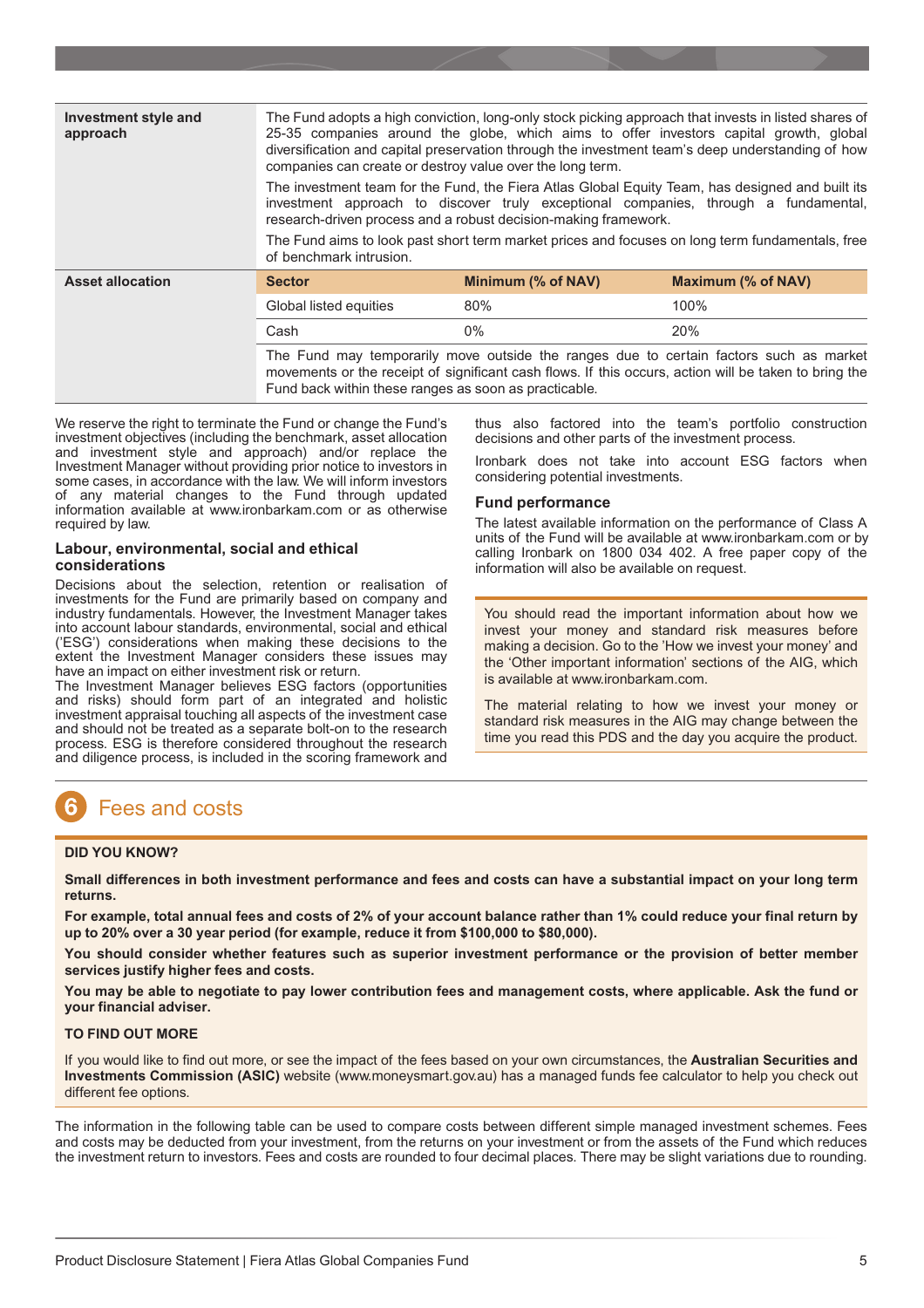| Fiera Atlas Global Companies Fund - Class A                                        |                                                                                                                                                                  |                                                                                                                                                                                                                                                                           |  |  |  |
|------------------------------------------------------------------------------------|------------------------------------------------------------------------------------------------------------------------------------------------------------------|---------------------------------------------------------------------------------------------------------------------------------------------------------------------------------------------------------------------------------------------------------------------------|--|--|--|
| Type of fee or $cost^{1,2}$                                                        | Amount                                                                                                                                                           | How and when paid                                                                                                                                                                                                                                                         |  |  |  |
| Fees when your money moves in or out of the product                                |                                                                                                                                                                  |                                                                                                                                                                                                                                                                           |  |  |  |
| <b>Establishment fee:</b> The fee to open your<br>investment.                      | Nil                                                                                                                                                              | Not applicable                                                                                                                                                                                                                                                            |  |  |  |
| <b>Contribution fee: The fee on each</b><br>amount contributed to your investment. | Nil                                                                                                                                                              | Not applicable                                                                                                                                                                                                                                                            |  |  |  |
| Withdrawal fee: The fee on each<br>amount you take out of your investment.         | Nil                                                                                                                                                              | Not applicable                                                                                                                                                                                                                                                            |  |  |  |
| <b>Exit fee:</b> The fee to close your<br>investment.                              | Nil                                                                                                                                                              | Not applicable                                                                                                                                                                                                                                                            |  |  |  |
| Management costs <sup>3</sup>                                                      |                                                                                                                                                                  |                                                                                                                                                                                                                                                                           |  |  |  |
| The fees and costs for managing your<br>investment                                 | Estimated to be 1.4000% p.a. of the NAV of the Fund.<br>Consisting of:                                                                                           |                                                                                                                                                                                                                                                                           |  |  |  |
|                                                                                    | <b>Management fee<sup>4</sup>: 0.9500% p.a. of the</b><br>NAV of the Fund.<br>(Including ordinary costs and expenses<br>of 0.0000% p.a. of the NAV of the Fund.) | Calculated on NAV and accrued daily<br>and reflected in the unit price. The fee is<br>paid monthly in arrears from the assets<br>of the Fund.                                                                                                                             |  |  |  |
|                                                                                    | <b>Performance fee: Estimated to be</b><br>0.4500% p.a. of the NAV of the Fund.                                                                                  | Calculated and accrued daily and where<br>positive, reflected in the unit price.<br>Following the 5-year initial performance<br>fee period ending 31 August 2023, the<br>performance fee (if payable) will be paid<br>annually in arrears from the assets of the<br>Fund. |  |  |  |
|                                                                                    | <b>Indirect costs: Nil</b>                                                                                                                                       | Not applicable.                                                                                                                                                                                                                                                           |  |  |  |
| <b>Services fees</b>                                                               |                                                                                                                                                                  |                                                                                                                                                                                                                                                                           |  |  |  |
| Switching fee: The fee for changing<br>investment options.                         | Nil                                                                                                                                                              | Not applicable                                                                                                                                                                                                                                                            |  |  |  |

Unless otherwise stated, all fees quoted in this PDS are quoted on a GST inclusive basis, net of any reduced input tax credits and include any applicable stamp duty.

application to the fees and costs in this table do not include fees that may be payable to your financial adviser. Refer to the Statement of Advice provided by your financial adviser in which the details of these fees are

For more information on the management fee, costs and expenses, performance fee and indirect costs, refer to the relevant section below under the<br>heading 'Additional explanation of fees and costs'.

heading 'Additional explanation of fees and costs'. <sup>4</sup> The management fee can be negotiated with Wholesale Clients. Refer to 'Differential fees' section below under the heading 'Additional explanation of fees and costs'.

### **Additional explanation of fees and costs**

### **Management costs**

The management costs of Class A units of the Fund as set out in this PDS are comprised of: the **management fee** and the **performance fee**, in relation to Class A units of the Fund. The management costs as at the date of this PDS are estimated to be 1.4000% p.a. of the NAV.

### *Management fee*

The management fee is a fee payable under the Constitution for the management of the Fund. The management fee is calculated and accrued daily based on the NAV and is reflected in the unit price. It is paid monthly in arrears from the assets referable to Class A units of the Fund.

The Constitution permits a maximum management fee of 3% p.a. of the gross value of the Fund's assets. The Responsible Entity may increase the management fee up to this maximum amount at any time subject to the Corporations Act.

### *Costs and expenses*

Under the Constitution, the Responsible Entity is entitled to be reimbursed out of the assets of the Fund for all cost and expenses incurred in the operation of the Fund. These include day to day expenses such as administration and abnormal expenses such as legal costs of any proceedings involving the Fund.

We have chosen not to be reimbursed for the ordinary costs and expenses of the Fund. However, abnormal expenses (eg legal costs of any proceedings involving the Fund and costs of holding unit holders' meetings) will be paid out of or reimbursed out of the assets of the Fund. In future, however, if the Responsible Entity elects to charge ordinary costs or expenses to the Fund, we will provide you with 30 days' prior notice.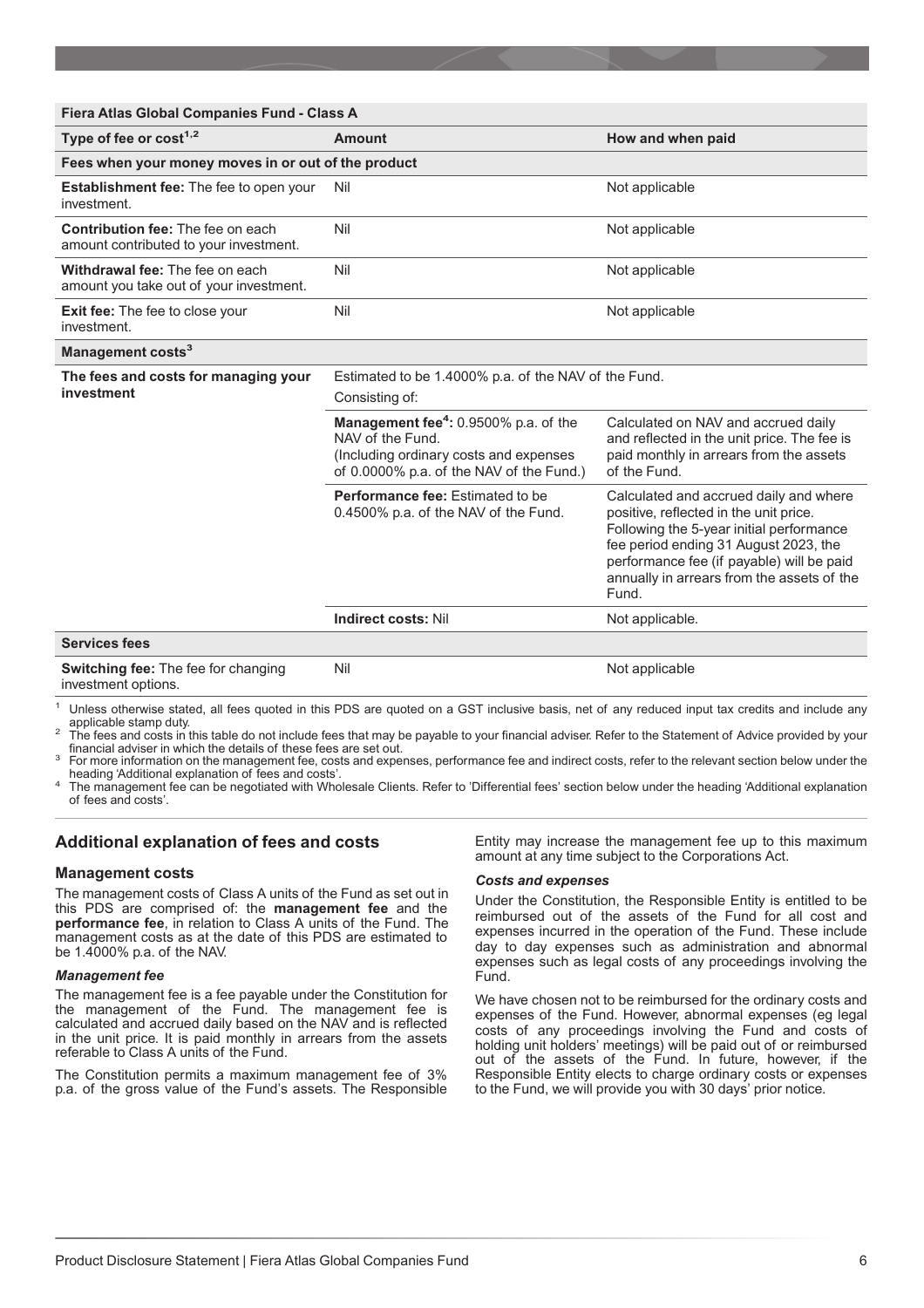### *Performance fee*

A performance fee is charged by the Responsible Entity as an amount calculated by reference to the performance of Class A units of the Fund, subject to the satisfaction of certain conditions.

The performance fee of 15% (inclusive of Goods and Services Tax (GST) less reduced input tax credits) of the outperformance of the Class A units of the Fund over the MSCI All Countries World Net Accumulation Index (AUD) is calculated daily.

The Responsible Entity will only be entitled to a performance fee payment at the end of the performance fee period if:

- the annualised total rate of return of Class A units of the Fund net of all fees and costs for the preceding 5 year period is higher than 7%, and
- the accumulated performance fee amount for the relevant performance fee period is positive.

Before a performance fee can be paid, the above conditions must be met.

The performance fee of 0.4500% pa is an estimate of the prospective performance fee, assuming a 3% outperformance above the Fund's performance benchmark. This estimate considers a range of factors. This estimate is inclusive of GST less reduced input tax credits. It is provided as an example only and is not a forecast. As the future performance of the Fund is not known, the actual amount and impact of any performance fee on investors' likely returns cannot be determined and it may be higher or lower than the estimate stated.

#### *Indirect Costs*

Indirect costs are generally any amount the Responsible Entity knows or estimates will reduce the Fund's returns, that are paid from the Fund's assets or the assets of interposed vehicles.

### **Example of annual fees and costs for the Fund**

Indirect costs are generally calculated on the basis of indirect costs paid by the Fund in the Fund's previous financial year. Indirect costs are deducted from the returns on your investment or from the Fund's assets as a whole and they are reflected in the unit price and are not an additional cost to you.

The estimated indirect costs based on the financial year ending 30 June 2021 is nil. The indirect costs may vary from year to year, including to the extent that they rely on estimates.

### **Changes to fees**

The Responsible Entity may increase or decrease the fees without investor consent, subject to the maximum fee amounts specified in the Constitution. We will provide direct investors at least 30 days' prior notice of any proposed fee increase in accordance with the law. Abnormal expense recoveries may change without notice, for example, when it is necessary to protect the interests of existing investors and if permitted by law. In most circumstances the Constitution defines the maximum fees that can be charged for fees described in this PDS. Updated fees and costs information that is not materially to investors will be updated online at www.ironbarkam.com, or you may obtain a paper copy or an electronic copy of any updated information from us, free of charge, on request.

### **Differential fees**

We may negotiate different fee arrangements, such as fee rebates, waivers or reductions, with Wholesale Clients. Such arrangements would be subject to individual negotiation and compliance with the legal and regulatory requirements.

This table gives an example of how the fees and costs of this managed investment product can affect your investment over a 1 year period. You should use this table to compare this product with other managed investment schemes.

| <b>EXAMPLE - Fiera Atlas Global</b><br><b>Companies Fund</b> |                                      | <b>BALANCE OF \$500,000 WITH A</b><br><b>CONTRIBUTION OF \$5,000 DURING</b><br><b>YEAR</b>                                                                                                                                                                                                     |
|--------------------------------------------------------------|--------------------------------------|------------------------------------------------------------------------------------------------------------------------------------------------------------------------------------------------------------------------------------------------------------------------------------------------|
| <b>Contribution fees</b>                                     | Nil                                  | For every additional \$5,000 you put in<br>you will be charged \$0.                                                                                                                                                                                                                            |
| <b>PLUS Management costs</b>                                 | 1.4000% p.a. of the NAV of the Fund. | And, for every \$500,000 you have in the<br>Fund you will be charged \$7,000 each<br>year.                                                                                                                                                                                                     |
| <b>EQUALS Cost of Fund</b>                                   |                                      | If you had an investment of \$500,000 at<br>the beginning of the year and you put in<br>an additional \$5,000 during that year, you<br>would be charged fees of: \$7,000 <sup>2</sup> .<br>What it costs you will depend on the<br>investment option you choose and the<br>fees you negotiate. |

Additional fees may apply. Please note that this example does not capture all the fees and costs that may apply to you such as the buy/sell spread.<br>This example assumes that the additional \$5,000 was invested at the end of additional \$5,000 is contributed.

Note that this is just an example. In practice, your investment balance will vary, as will the related management costs.

ASIC provides a fee calculator on its 'MoneySmart' website that you could use to calculate the effects of fees and costs on your investment in the Fund.

**Warning:** Additional fees may be paid to a financial adviser if a financial adviser is consulted, refer to the Statement of Advice provided by the financial adviser in which details of the fees are set out.